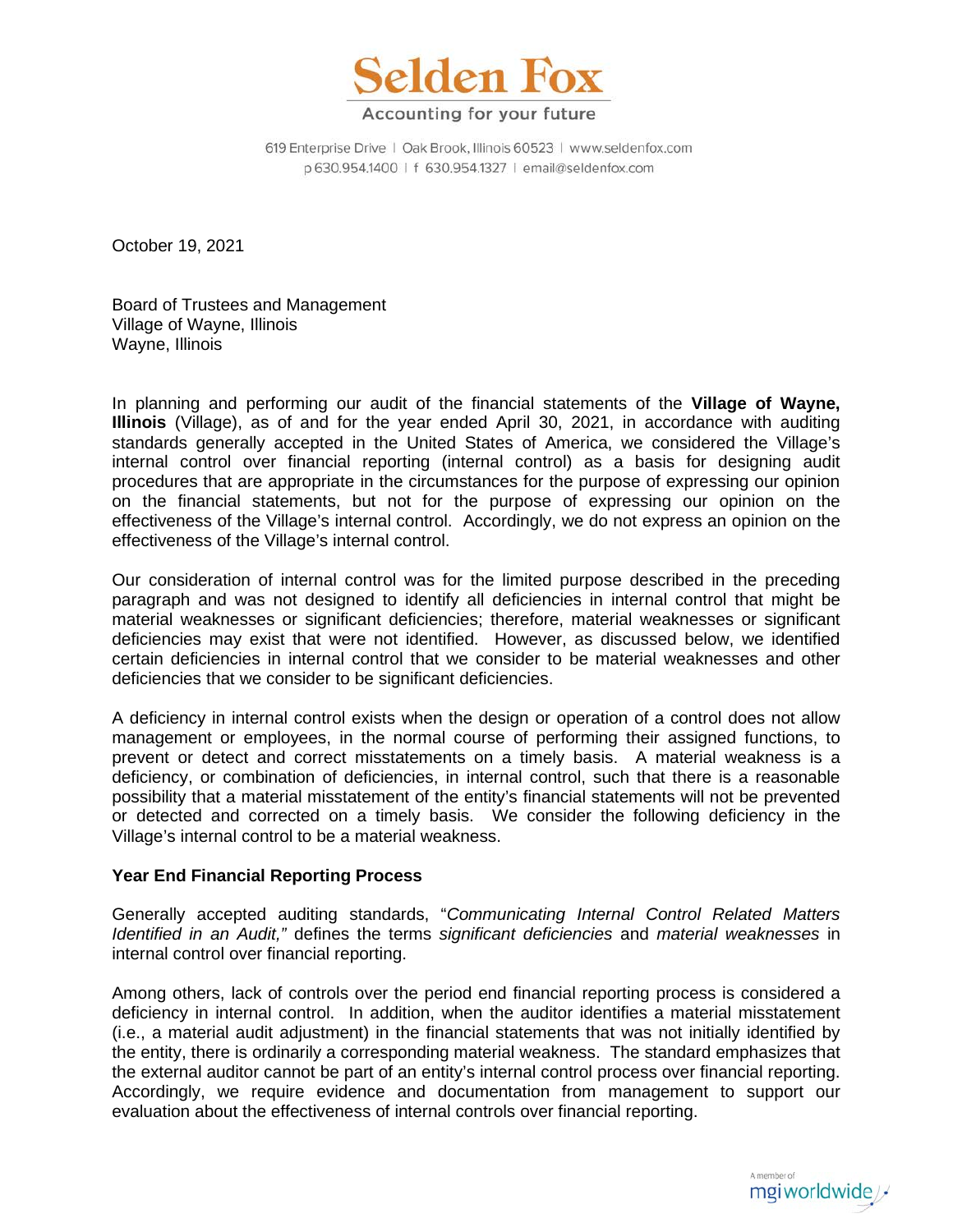# **Year End Financial Reporting Process** (cont'd)

Selden Fox, Ltd. in conjunction with management has prepared the drafts of the financial statements of the Village, including note disclosures, as part of the audit process for the year ended April 30, 2021. In addition, we have performed the required evaluation under the guidelines of this audit standard as to whether management, other employees, or those charged with corporate governance have the qualifications and training to apply generally accepted accounting principles (GAAP) in recording the Village's transactions or in preparing its financial statements, including note disclosures, and have determined that management does not have the expertise to prepare all necessary note disclosures.

It is typical for entities the size of the Village to have this comment, and **we only recommend action if there is a cost-benefit realized in doing so**. Many entities have decided action is not cost-beneficial.

Also, the Village keeps its general ledger on a modified cash basis. The Village does provide us with information to record substantially all recurring year-end accruals. However, journal entries, including establishing accruals at the beginning of the year and reversing the prior year's year-end accruals must be made to the unadjusted trial balance in order to properly present current year activity for the fund financial statements. As a result, the financial statements included in the audit report are substantially different than those the Board is ordinarily accustomed to viewing. **If the Village feels there are benefits outweighing the costs** (consisting primarily of additional time commitments from the bookkeeper) from converting the general ledger from a cash basis to a modified accrual basis, **we recommend**  the Village convert the general ledger to the modified accrual basis. From a governance standpoint, reviewing items on a cash basis may be more practical for the Village; however, those charged with corporate governance may not be aware of all liabilities that exist on a timely basis if payables and accruals are not recorded.

A significant deficiency is a deficiency, or a combination of deficiencies, in internal control that is less severe than a material weakness, yet important enough to merit attention by those charged with governance. We consider the following deficiency in the Village's internal control to be a significant deficiency.

### **Cash and Check Receipts**

Currently, mail containing certain cash receipts (usually in the form of checks) is delivered unopened to the employee responsible for recording and depositing the receipts in the bank. Since that employee has the ability to control the cash receipts process from receipt to bank reconciliation, it is possible that some receipts received may not be properly deposited in the bank and no other employee or Village official would know. While we have not found any such fraud or error, we believe it is worth pointing out. If mail containing cash receipts is opened in the presence of two individuals, a log created, and that log signed off by both individuals, it could mitigate at least some of this risk.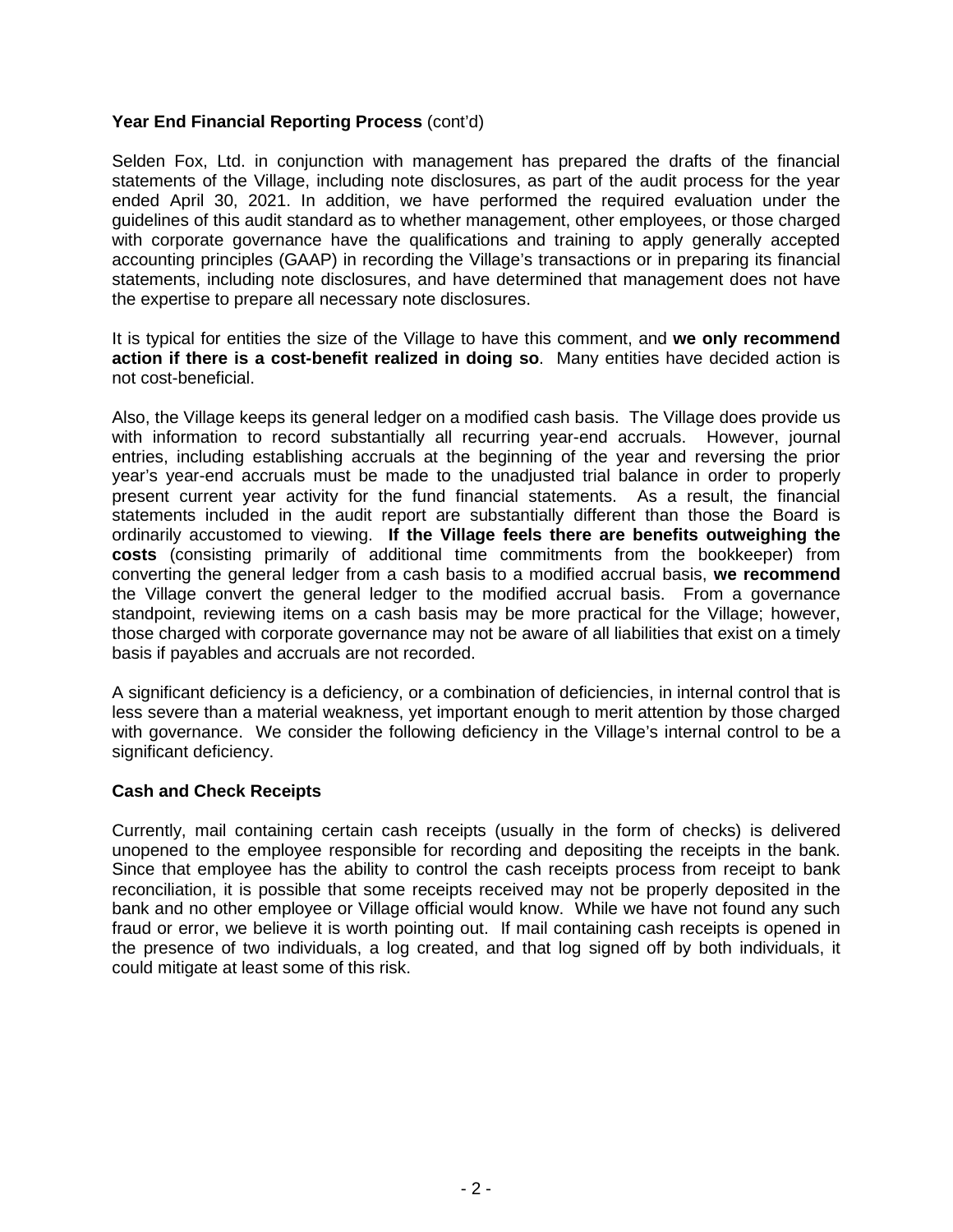# **Year End Financial Reporting Process** (cont'd)

During our audit, we noted the following operational or administrative matter we believe to be of potential benefit to you.

#### **Accounting for Leases**

The Governmental Accounting Standards Board (GASB) issued Statement No. 87 that provides new accounting and reporting guidance on leases. This statement was originally effective for fiscal years ending after December 15, 2020, but subsequently postponed the effective date of the standard for 18 months. Despite this delay, the Village should be taking steps now to prepare for implementation.

Under this new standard, all leases lasting longer than one year will be reported by the lessee as a right-to-use asset and a long-term liability in the statement of net position in the government-wide and proprietary fund financial statements. Governments should consider the potential impact of reporting additional debt in the financial statements may have on existing legal debt limitations and bond covenants.

At this time, management should also evaluate its policies and procedures for tracking and reporting leases, including creating a centralized location to store and hold all lease agreements. All department heads should be responsible for forwarding any new lease agreements, as well as any modifications of existing lease agreements, to the Finance Department. In addition, the Board and management should review and update its capital asset policies to include consideration of intangible right-to-use assets that will be recorded under this new standard.

### **Future Accounting and Auditing Pronouncements**

The Governmental Accounting Standards Board (GASB) has issued a number of pronouncements that become effective in future years, including GASB Statement No. 95 that postponed the effective date of most of these statements by one year due to the COVID pandemic. The effective dates shown below are the newly extended effective dates that may impact the Village. Those recently issued statements which may have an impact on the Village are detailed below:

GASB Statement No. 89, *Accounting for Interest Cost Incurred before the End of a Construction Period*, requires interest cost incurred before the end of a construction period be recognized as an expense in business-type activity or enterprise fund financial statements. Statement No. 89 is effective for the fiscal year ending April 30, 2022.

GASB Statement No. 91, *Conduit Debt Obligations,* provides for a single method of reporting conduit debt obligations by issuers and eliminate diversity in practice. Statement No. 91 is effective for the fiscal year ending April 30, 2023.

GASB Statement No. 92, Omnibus 2020, improves the consistency and comparability in accounting and financial reporting by addressing practice issues that have been identified during implementation and application of certain GASB Statements. Statement No. 92 is effective for the fiscal year ending April 30, 2023.